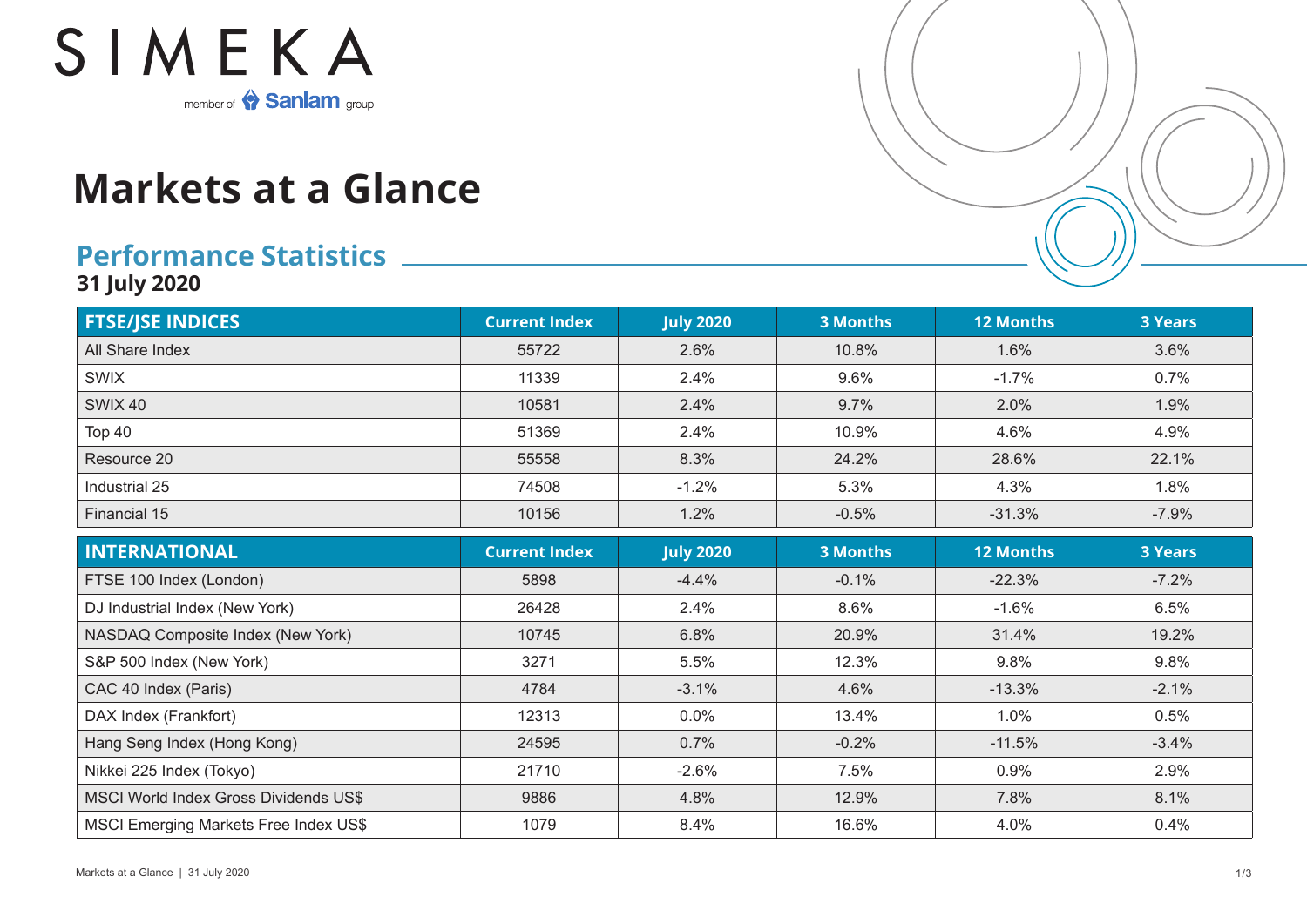| <b>FIXED INTEREST</b> | <b>July 2020</b> | 3 Months | <b>12 Months</b> | <b>3 Years</b> |
|-----------------------|------------------|----------|------------------|----------------|
| <b>ALBI</b>           | 0.6%             | 6.4%     | 4.2%             | 7.8%           |
| <b>STeFI</b>          | $0.4\%$          | 1.4%     | 6.7%             | 7.1%           |
|                       |                  |          |                  |                |
| <b>INFLATION</b>      | <b>July 2020</b> | 3 Months | <b>12 Months</b> | <b>3 Years</b> |
| <b>CPI</b>            | 0.5%             | $-0.6%$  | 2.2%             | 3.7%           |

Note: Inflation figures have a one month lag period.

| <b>EXCHANGE RATES</b>    | 31 July 2020       | 30 June 2020        | <b>30 April 2020</b> | 31 July 2019       | 31 July 2017       |
|--------------------------|--------------------|---------------------|----------------------|--------------------|--------------------|
| ZAR/US\$                 | R <sub>17.06</sub> | R <sub>17.35</sub>  | R <sub>18.53</sub>   | R14.34             | R <sub>13.17</sub> |
| ZAR/EUR                  | R <sub>20.11</sub> | R <sub>19.50</sub>  | R20.29               | R <sub>15.88</sub> | R <sub>15.57</sub> |
| ZAR/GBP                  | R22.34             | R21.52              | R23.33               | R <sub>17.44</sub> | R17.38             |
| <b>COMMODITIES</b>       | 31 July 2020       | <b>30 June 2020</b> | <b>30 April 2020</b> | 31 July 2019       | 31 July 2017       |
| Gold US\$/oz             | \$1,964.90         | \$1,768.10          | \$1,702.75           | \$1,427.55         | \$1,267.55         |
| Platinum US\$/oz         | \$905.00           | \$814.00            | \$767.00             | \$873.00           | \$938.00           |
| Oil (Brent) US\$/barrel  | \$43.52            | \$41.27             | \$26.48              | \$64.30            | \$52.72            |
| <b>INTEREST RATES</b>    | 31 July 2020       | <b>30 June 2020</b> | <b>30 April 2020</b> | 31 July 2019       | 31 July 2017       |
| SA REPO RATE             | 3.50%              | 3.75%               | 4.25%                | 6.50%              | 6.75%              |
| <b>ECB INTEREST RATE</b> | $0.00\%$           | $0.00\%$            | $0.00\%$             | $0.00\%$           | $0.00\%$           |
| US FEDERAL RATE          | 0.25%              | 0.25%               | 0.25%                | 2.50%              | 1.25%              |

Note: Information stated as at the date indicated.